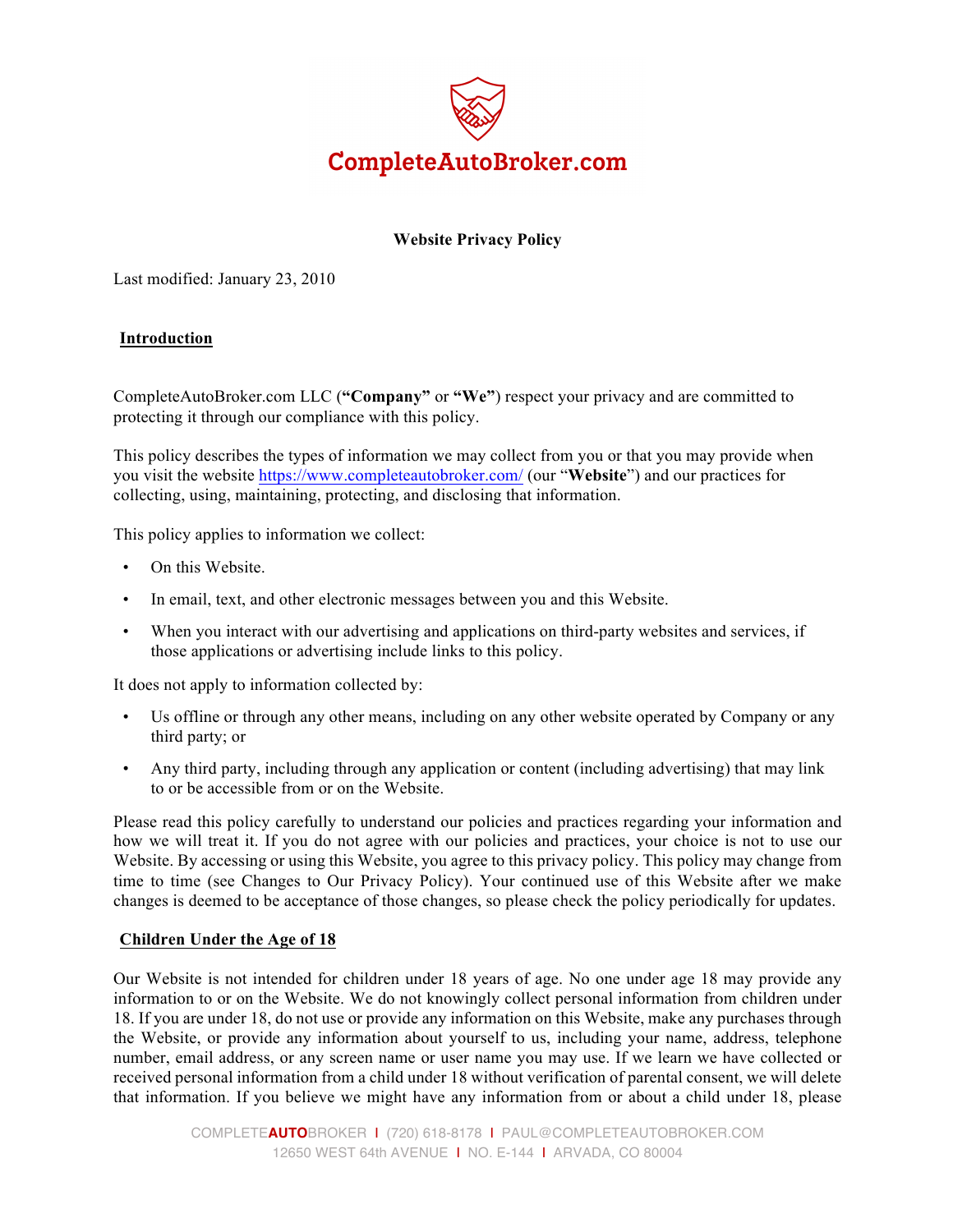contact us at Paul@CompleteAutoBroker.com.

## **Information We Collect About You and How We Collect It**

We collect several types of information from and about users of our Website, including information:

- By which you may be personally identified, such as name, postal address, e-mail address, telephone number, and any other identifier by which you may be contacted online or offline ("**personal information**");
- That is about you but individually does not identify you; and/or
- About your internet connection, the equipment you use to access our Website, and usage details.

We collect this information:

- Directly from you when you provide it to us.
- Automatically as you navigate through the site. Information collected automatically may include usage details, IP addresses, and information collected through cookies, web beacons, and other tracking technologies.

#### *Information You Provide to Us*

The information we collect on or through our Website may include:

- Information that you provide by filling in forms on our Website. This includes information provided at the time of. We may also ask you for information when you report a problem with our Website.
- Records and copies of your correspondence (including email addresses), if you contact us.
- Details of transactions you carry out through our Website and of the fulfillment of your orders. You may be required to provide financial information before placing an order through our Website.
- Your search queries on the Website.

## *Information We Collect Through Automatic Data Collection Technologies*

As you navigate through and interact with our Website, we may use automatic data collection technologies to collect certain information about your equipment, browsing actions, and patterns, including:

- Details of your visits to our Website, including traffic data, location data, logs, and other communication data and the resources that you access and use on the Website.
- Information about your computer and internet connection, including your IP address, operating system, and browser type.

We also may use these technologies to collect information about your online activities over time and across third-party websites or other online services (behavioral tracking). Contact us at Paul@CompleteAutoBroker.com for information on how you can opt out of behavioral tracking on this website and how we respond to web browser signals and other mechanisms that enable consumers to exercise choice about behavioral tracking.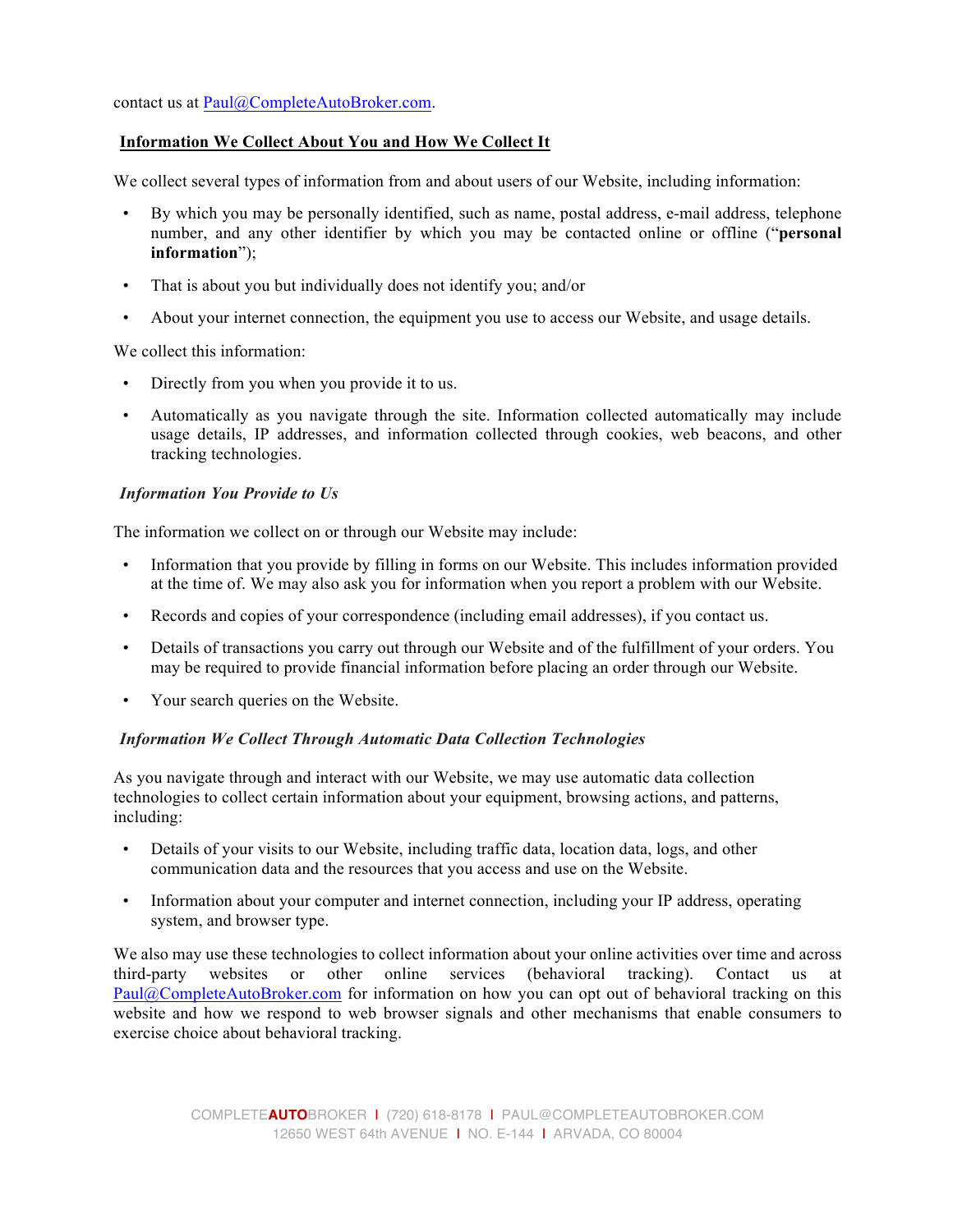The information we collect automatically is only statistical data and does not include personal information, but we may maintain it or associate it with personal information we collect in other ways or receive from third parties. It helps us to improve our Website and to deliver a better and more personalized service, including by enabling us to:

- Estimate our audience size and usage patterns.
- Store information about your preferences, allowing us to customize our Website according to your individual interests.
- Speed up your searches.
- Recognize you when you return to our Website.

The technologies we use for this automatic data collection may include:

- **Cookies (or browser cookies).** A cookie is a small file placed on the hard drive of your computer. You may refuse to accept browser cookies by activating the appropriate setting on your browser. However, if you select this setting you may be unable to access certain parts of our Website. Unless you have adjusted your browser setting so that it will refuse cookies, our system will issue cookies when you direct your browser to our Website.
- **Flash Cookies.** Certain features of our Website may use local stored objects (or Flash cookies) to collect and store information about your preferences and navigation to, from, and on our Website. Flash cookies are not managed by the same browser settings as are used for browser cookies. For information about managing your privacy and security settings for Flash cookies, see Choices About How We Use and Disclose Your Information.
- Web Beacons. Pages of our the Website and our e-mails may contain small electronic files known as web beacons (also referred to as clear gifs, pixel tags, and single-pixel gifs) that permit the Company, for example, to count users who have visited those pages or opened an email and for other related website statistics (for example, recording the popularity of certain website content and verifying system and server integrity).

## **Third-Party Use of Cookies and Other Tracking Technologies**

Some content or applications, including advertisements, on the Website are served by third-parties, including advertisers, ad networks and servers, content providers, and application providers. These third parties may use cookies alone or in conjunction with web beacons or other tracking technologies to collect information about you when you use our website. The information they collect may be associated with your personal information or they may collect information, including personal information, about your online activities over time and across different websites and other online services. They may use this information to provide you with interest-based (behavioral) advertising or other targeted content.

We do not control these third parties' tracking technologies or how they may be used. If you have any questions about an advertisement or other targeted content, you should contact the responsible provider directly. For information about how you can opt out of receiving targeted advertising from many providers, see Choices About How We Use and Disclose Your Information.

## **How We Use Your Information**

We use information that we collect about you or that you provide to us, including any personal information: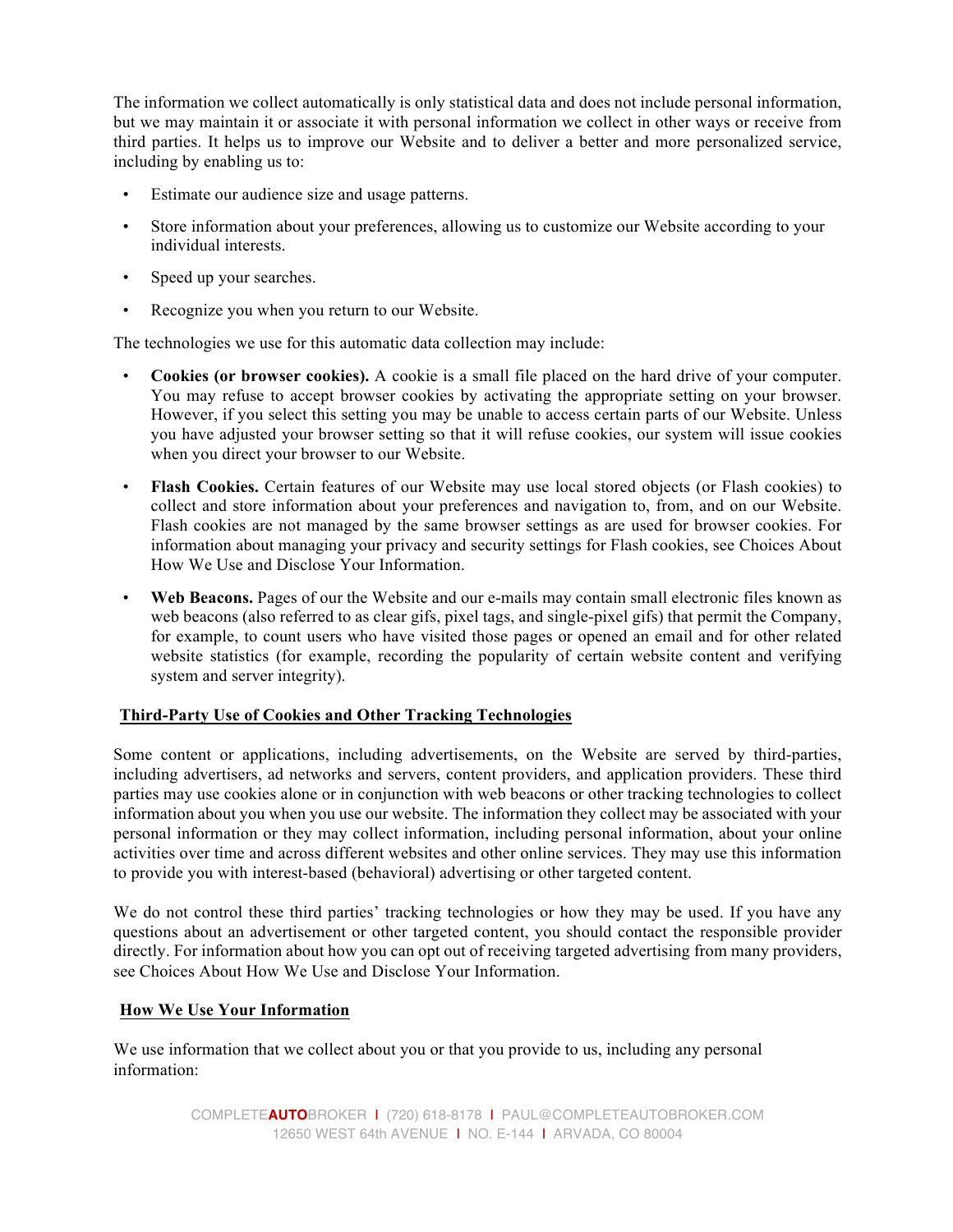- To present our Website and its contents to you.
- To provide you with information, products, or services that you request from us.
- To fulfill any other purpose for which you provide it.
- To carry out our obligations and enforce our rights arising from any contracts entered into between you and us, including for billing and collection.
- To notify you about changes to our Website or any products or services we offer or provide though it.
- In any other way we may describe when you provide the information.
- For any other purpose with your consent.

We may also use your information to contact you about goods and services that may be of interest to you. If you do not want us to use your information in this way, please check the relevant box located on the form on which we collect your data (the order form). For more information, see Choices About How We Use and Disclose Your Information.

We may use the information we have collected from you to enable us to display advertisements to our advertisers' target audiences. Even though we do not disclose your personal information for these purposes without your consent, if you click on or otherwise interact with an advertisement, the advertiser may assume that you meet its target criteria.

## **Disclosure of Your Information**

We may disclose aggregated information about our users, and information that does not identify any individual, without restriction.

We may disclose personal information that we collect or you provide as described in this privacy policy:

- To our subsidiaries and affiliates.
- To contractors, service providers, and other third parties we use to support our business.
- To a buyer or other successor in the event of a merger, divestiture, restructuring, reorganization, dissolution, or other sale or transfer of some or all of CompleteAutoBroker.com LLC's assets, whether as a going concern or as part of bankruptcy, liquidation, or similar proceeding, in which personal information held by CompleteAutoBroker.com LLC about our Website users is among the assets transferred.
- To fulfill the purpose for which you provide it.
- For any other purpose disclosed by us when you provide the information.
- With your consent.

We may also disclose your personal information:

- To comply with any court order, law, or legal process, including to respond to any government or regulatory request.
- To enforce or apply our terms of use or terms of sale and other agreements, including for billing and collection purposes.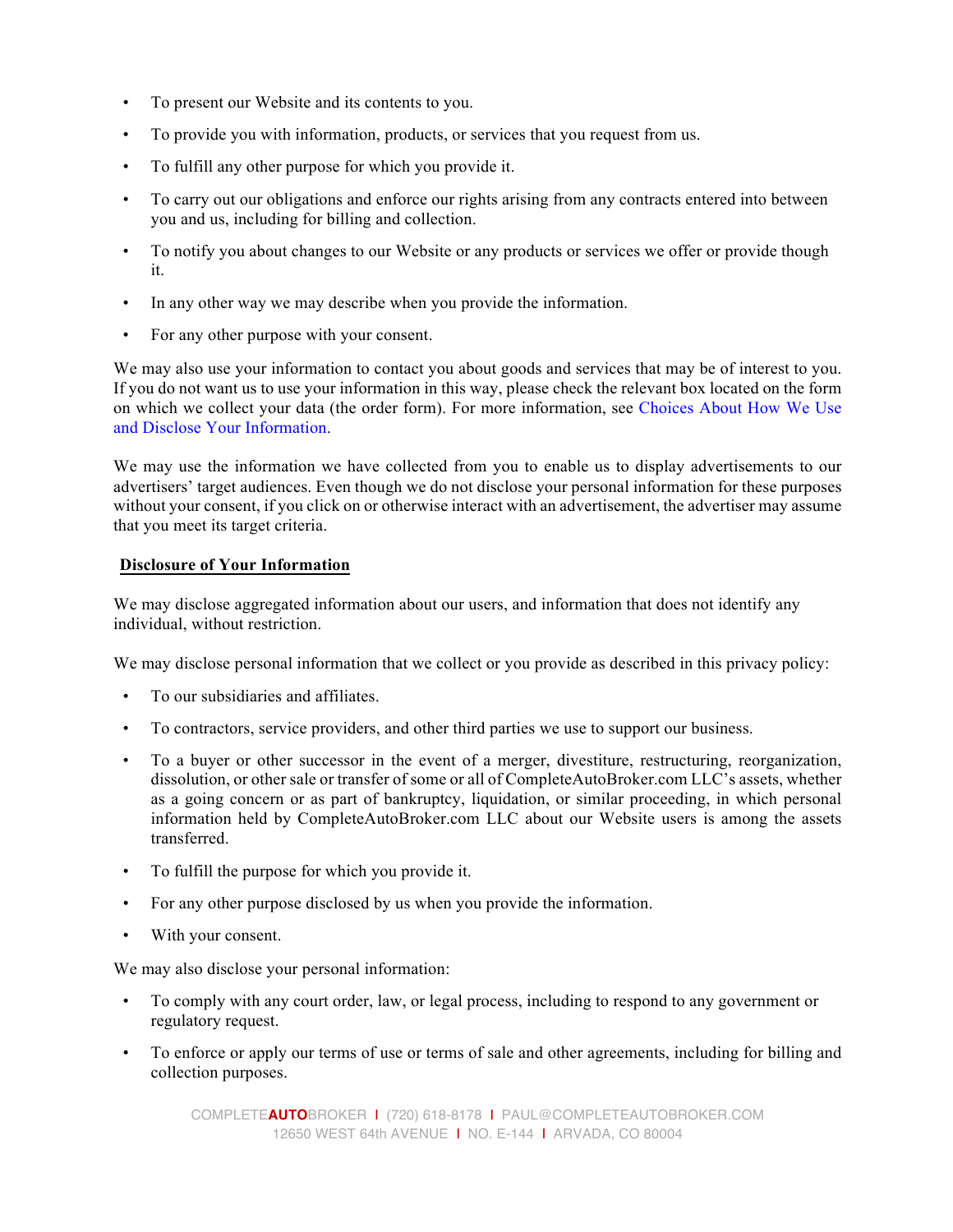• If we believe disclosure is necessary or appropriate to protect the rights, property, or safety of CompleteAutoBroker.com LLC, our customers, or others.

### **Choices About How We Use and Disclose Your Information**

We strive to provide you with choices regarding the personal information you provide to us. We have created mechanisms to provide you with the following control over your information:

- **Tracking Technologies and Advertising.** You can set your browser to refuse all or some browser cookies, or to alert you when cookies are being sent. To learn how you can manage your Flash cookie settings, visit the Flash player settings page on Adobe's website. If you disable or refuse cookies, please note that some parts of this site may then be inaccessible or not function properly.
- **Promotional Offers from the Company.** If you do not wish to have your email address used by the Company to promote our own or third parties' products or services, you can opt-out by checking the relevant box located on the form on which we collect your data (the order form) or by sending us an email stating your request to Paul@CompleteAutoBroker.com. If we have sent you a promotional email, you may send us a return email asking to be omitted from future email distributions. This opt out does not apply to information provided to the Company as a result of a product purchase, warranty registration, product service experience or other transactions.

We do not control third parties' collection or use of your information to serve interest-based advertising. However these third parties may provide you with ways to choose not to have your information collected or used in this way. You can opt out of receiving targeted ads from members of the Network Advertising Initiative ("NAI") on the NAI's website.

California residents may have additional personal information rights and choices. Please see Your California Privacy Rights for more information.

## **Your California Privacy Rights**

If you are a California resident, California law may provide you with additional rights regarding our use of your personal information. To learn more about your California privacy rights, visit our CCPA Privacy Notice for California Residents.

#### **Data Security**

We have implemented measures designed to secure your personal information from accidental loss and from unauthorized access, use, alteration, and disclosure.

The safety and security of your information also depends on you. Where we have given you (or where you have chosen) a password for access to certain parts of our Website, you are responsible for keeping this password confidential. We ask you not to share your password with anyone.

Unfortunately, the transmission of information via the internet is not completely secure. Although we do our best to protect your personal information, we cannot guarantee the security of your personal information transmitted to our Website. Any transmission of personal information is at your own risk. We are not responsible for circumvention of any privacy settings or security measures contained on the Website.